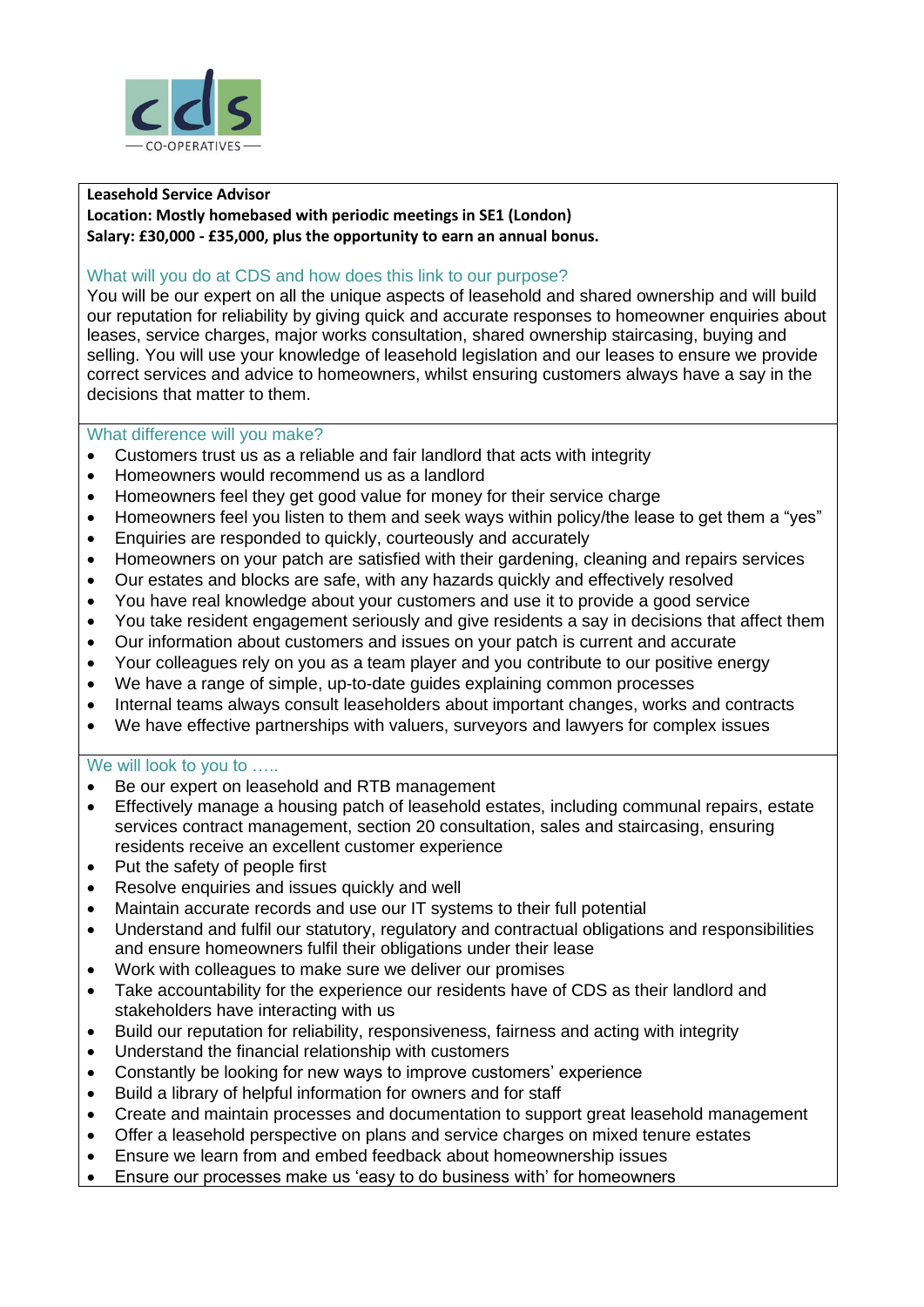• Build effective relationships with solicitors, valuers and specialist advisers

## You will definitely bring ....

- IRPM qualification, or a willingness to work toward one whilst in this role
- Broad experience of leasehold management
- Demonstrable knowledge of the key legislation and risks for homeowners
- Ability to travel to schemes to meet leaseholders and carry out estate inspections
- Enthusiasm and ability to provide excellent customer service for homeowners
- Demonstrable ability to interpret leases
- Ability to produce homeowners information leaflets, processes and template documents
- Confident ability to deal with experts such as solicitors, surveyors or valuers
- Good numeracy and budget/service charge setting experience
- Strong attention to detail
- Experience of successfully dealing with complex enquiries and difficult customers to resolve contentious issues and complaints
- Pace, energy and enthusiasm
- The ability to take ownership of your work and demonstrate your follow through on issues
- Excellent communication skills particularly in correspondence, reports and over the phone

## You will be a star performer in this role if you ….

- Enjoy a fast-paced environment
- Like the challenge of problem solving
- Enjoy working with legal documents and issues
- Are good at working to tight deadlines
- Relish making concepts and processes easy to understand/follow
- Like order and systems
- Like being called on to give advice and to find things out
- Enjoy working with minimal supervision
- Are a great listener and are able to consider things without judgement
- Are obsessional about keeping your promises and following through

This probably isn't your dream job if you …

- Find complex documents and processes frustrating
- Are irritated by interruptions
- Feel uneasy dealing with customers who are anxious or impatient
- Like a lot of management guidance or lack confidence in your own judgements
- Find it difficult to assess risk
- Don't like confirming things in writing
- Prefer to make decisions based on intuition or assumption rather than facts
- Believe leaseholders will never be satisfied

You will be responsible for……

This role has no management responsibilities

| You will get support from:<br><b>Housing Manager</b> |                                                     |
|------------------------------------------------------|-----------------------------------------------------|
| What we offer:                                       | <b>Other Benefits:</b>                              |
| Salary: £30,000 - £35,000                            | Contributory pension scheme (Social Housing Pension |
| (Dependent on experience)                            | Scheme up to 10% of salary matched)                 |